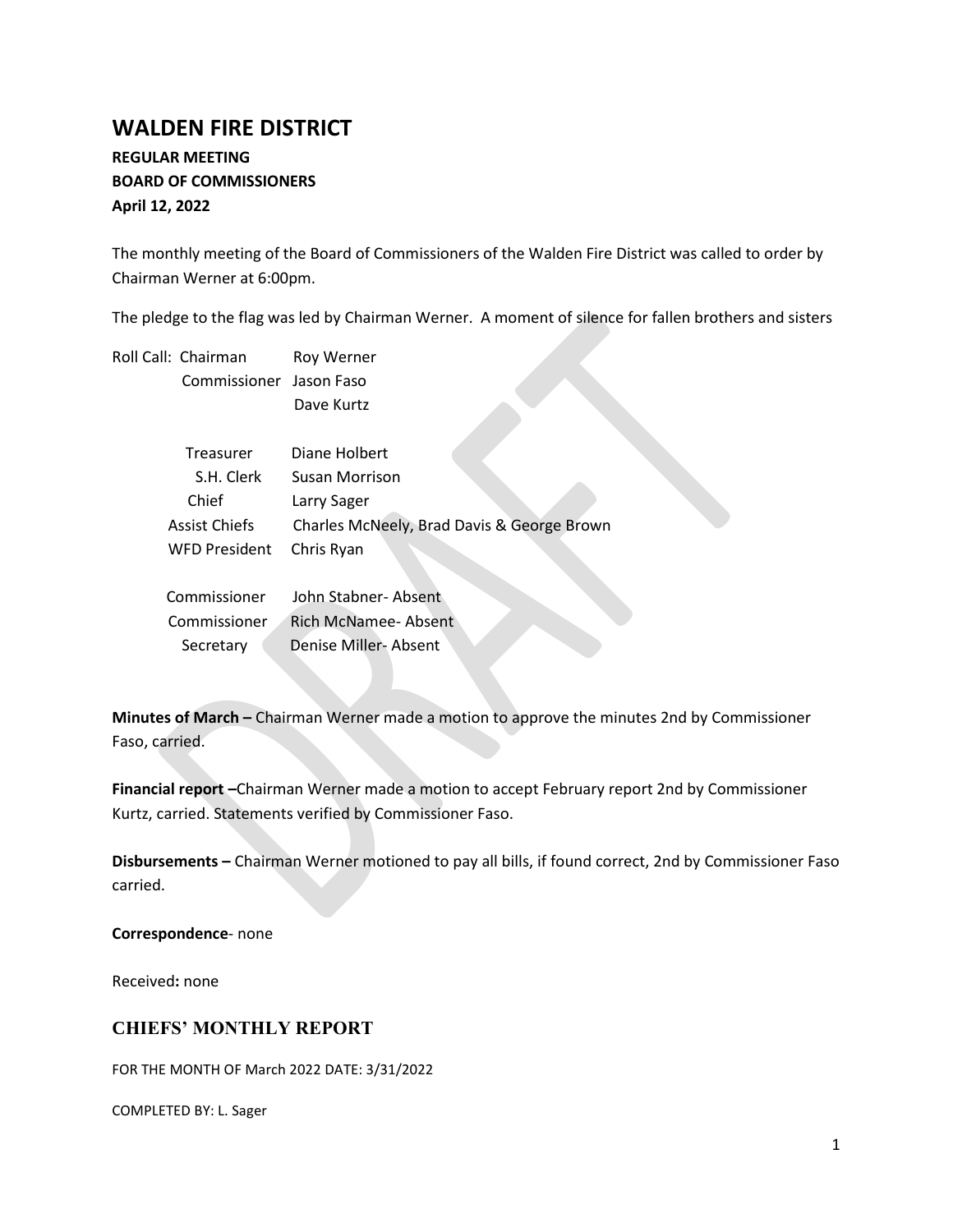Number of Alarms calls for March 19 call.

1. Personnel

We are still working to get new bailout devices to go with the new harnesses.

- Physicals have been posted. members are signed up.
- New engines are ordered. getting with the committee and going over tooling and what is needed to be ordered. went over with the other chiefs so nothing is a surprise in the years to come.
- Executive session. not at this time
- Radios One county radio was missing. With the help of a few officers and a commissioner it was returned.
- 2. Training.
- a. Still working on getting members up to swift water class.
- b. Training Certificates nearly completed. A number of hours spent on this. We can go over if needed.
- 3. Maintenance
- A. E236 going back to bulldog for power steering box replacement.
- B. T-240 ladder pipe nozzle will need repair. Campbell freightliner will be handling this. Still working on this.
- C. Hose testing set for
- D. All fire extinguishers have been serviced.
- E. 2 air packs sent out for repair.
- 4. Requests for Apparatus Leaving District:
- a. None at this time.
- 5. Upcoming goals:

A. All tablet turned over to Denise. My tablet is still in use till the new one is here.

B. Chief Davis is working presser washer. parts ordered.

C. Chief Brown is working pagers that need to be programmed and repaired. He is also working radios and repairs. new mics installed and pagers handed out.

D. Open house is set. Dates are 4/24/2022 from 11am to2pm.

E. Working with officers and Chiefs to build a Swift water response box. We will be having a meeting at the training center. Will be working 36-7 and some other agencies.

F: Chief McNeely is still working on training reports and paperwork back in order.

G: tool room is done.

- 6. 90 Day goals
- a. Gear order for members.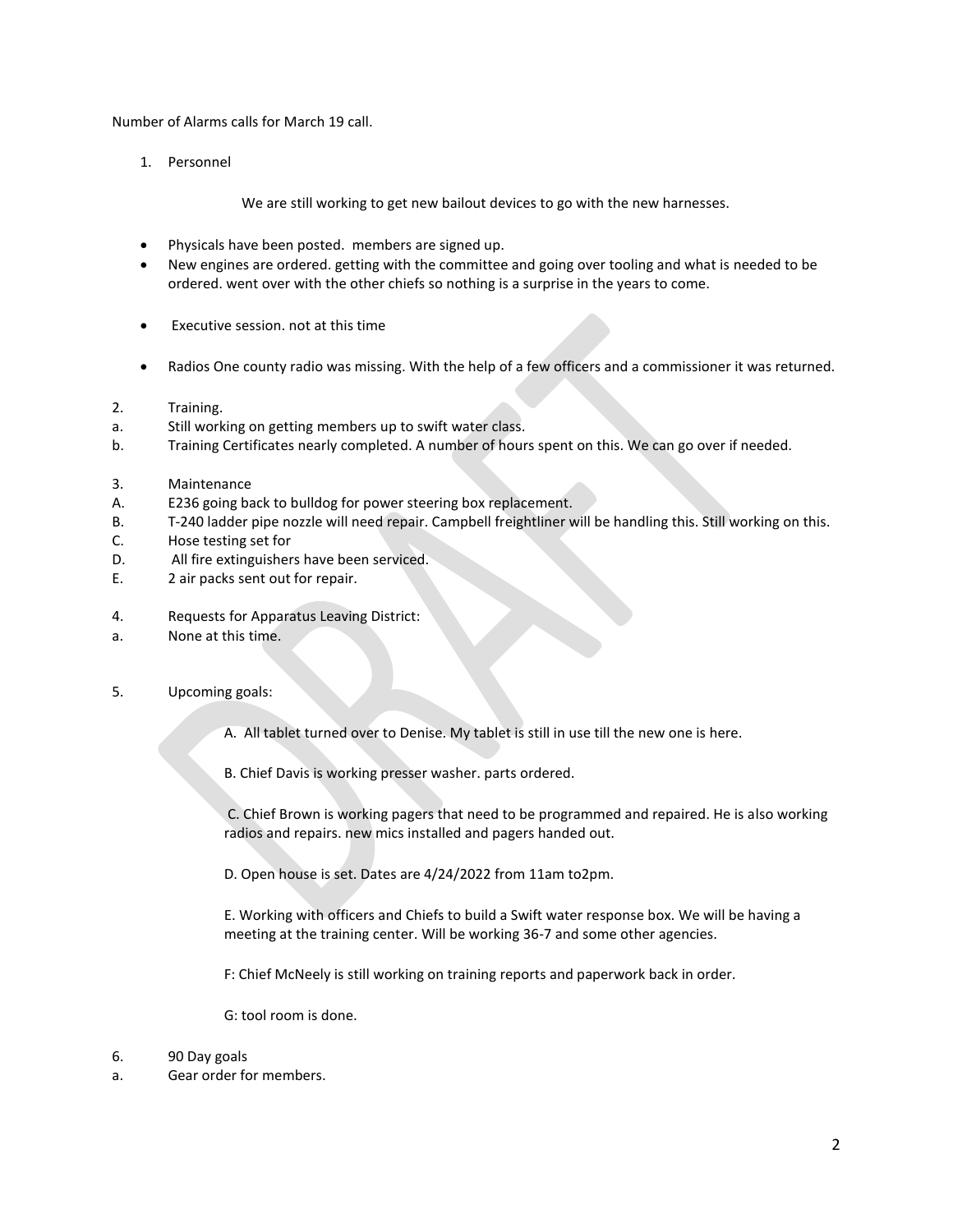b. Still working on making a list of members that need a uniform. 3 Members have been sent out to get fitted.

#### 1. Purchase Requests

Chief Sager states that he renewed the cars for \$347.88 each and 1 car free.

#### **Social Hall report**:

| Name | Date | Contract# | Deposit | Rental Fee | Resid | Non Res | Member | <b>NFP</b> |
|------|------|-----------|---------|------------|-------|---------|--------|------------|
|      |      |           |         |            |       |         |        |            |

|              | <b>Mar 12</b> | 366                      | \$200. | 0 |  | v<br>́            |
|--------------|---------------|--------------------------|--------|---|--|-------------------|
|              | <b>Mar 25</b> | 384                      | \$200. | 0 |  | $\checkmark$<br>↗ |
| Honor Flight | Mar 27        | $\overline{\phantom{0}}$ | 0      | 0 |  | ν                 |
|              |               |                          |        |   |  |                   |
|              |               |                          |        |   |  |                   |

**Executive Session-** Chairman Werner motioned for an executive session at 6:12pm; pursuant to Public Officers Law Article 7 section 105 (f) personnel, 2nd by Commissioner KURTZ, carried. Chairman Werner made a motion to open the meeting at 7:04pm, 2<sup>nd</sup> by Commissioner FASO, carried.

#### **Old Business:**

- **a) Legal Issues-** none
- **b) Apparatus-** Chairman Werner states they have been ordered. Bonds have been posted. Chairman Werner made a motion to advertise 236 and 237 for sale. We will sell one now at a recommended market price and the other when we receive the new engines,  $2^{nd}$  by Commissioner Kurtz carried.
- **c) Fence-** on hold
- d) Misc.- Power Generator service May 11<sup>th</sup>. Water softener needs to be servicer, Commissioner Kurtz to contact Pure Bliss.

#### **New Business:**

Correspondence: WFD- requesting the social hall on July 15<sup>th</sup> for a blood drive motion to accept by Chairman Werner 2nd by Commissioner Faso, carried.

**Resolutions-** none